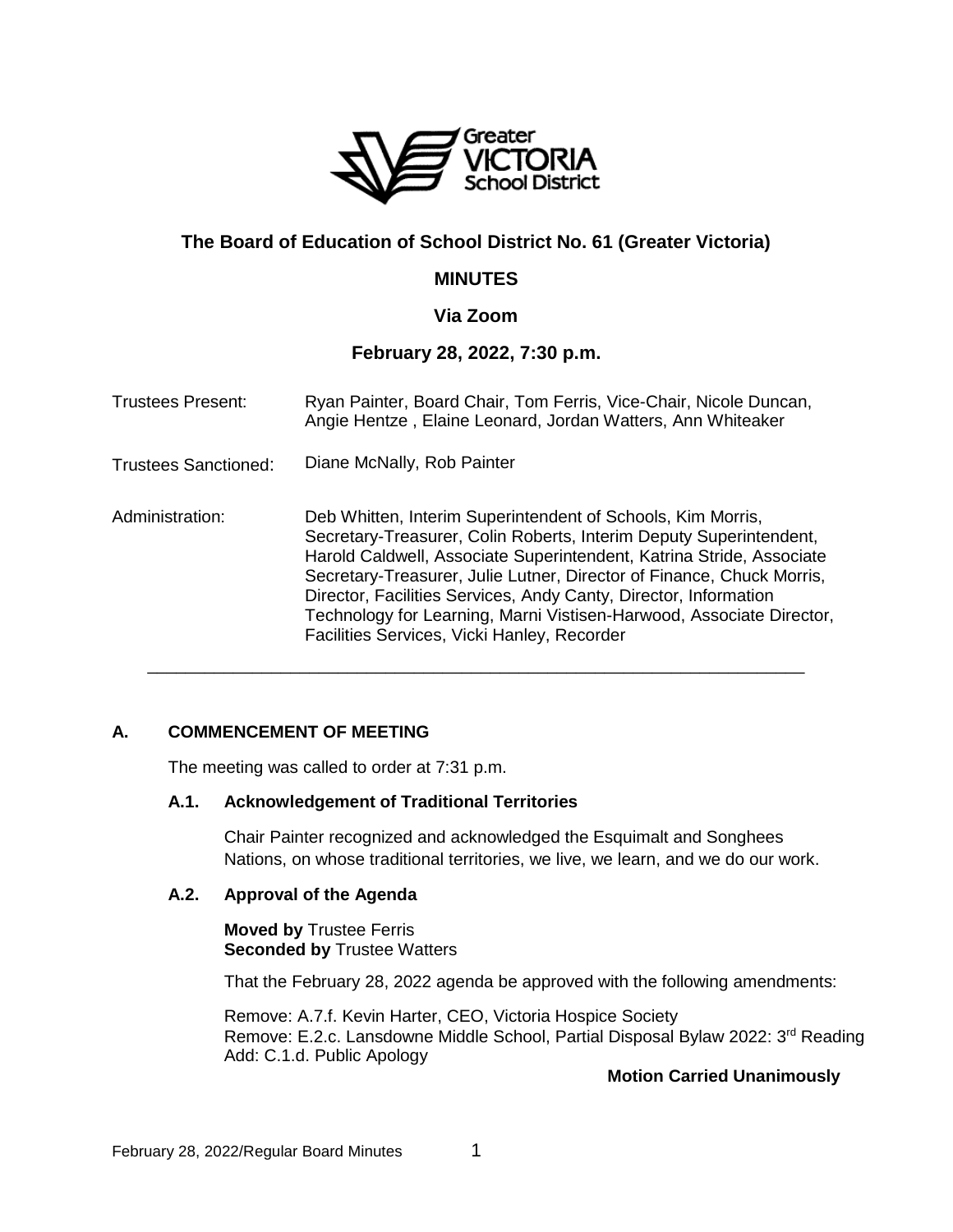#### **Moved by** Trustee Watters **Seconded by** Trustee Leonard

That the February 28, 2022 agenda be approved with the following amendment:

Remove: H.1.d. Letter to Learning Community

### **Motion Carried Unanimously**

### **Moved by** Trustee Duncan **Seconded by** Trustee Whiteaker

That the February 28, 2022 agenda be approved with the following amendments:

Add: C.2.a. Trustee Reports: Trustee Duncan Add: B.13. Correspondence: February 24, 2022 Open Letter from Board Chair to Partner Groups Add: C.2.b. Trustee Reports: Trustee Whiteaker Switch order on agenda: H.1.b. with H.1.c.

## **Motion Carried Unanimously**

### **A.3. Approval of the Minutes**

**Moved by** Trustee Ferris **Seconded by** Trustee Leonard

That the January 24, 2022 Regular Board minutes be approved.

### **Motion Carried Unanimously**

### **A.4. Business Arising from the Minutes**

None

### **A.5. Student Achievement**

None

### **A.6. District Presentations**

None

### **A.7. Community Presentations**

- a. Ms. Loring-Kuhanga attended the Board meeting to speak against the suspension of Trustees McNally and Painter and urged Trustees to reverse their decision.
- b. Ms. Cordua-von Specht attended the Board meeting to speak against the partial disposal of land at Lansdowne Middle School South Campus.
- c. Ms. Currey attended the Board meeting to speak against the partial disposal of land at Lansdowne Middle School South Campus.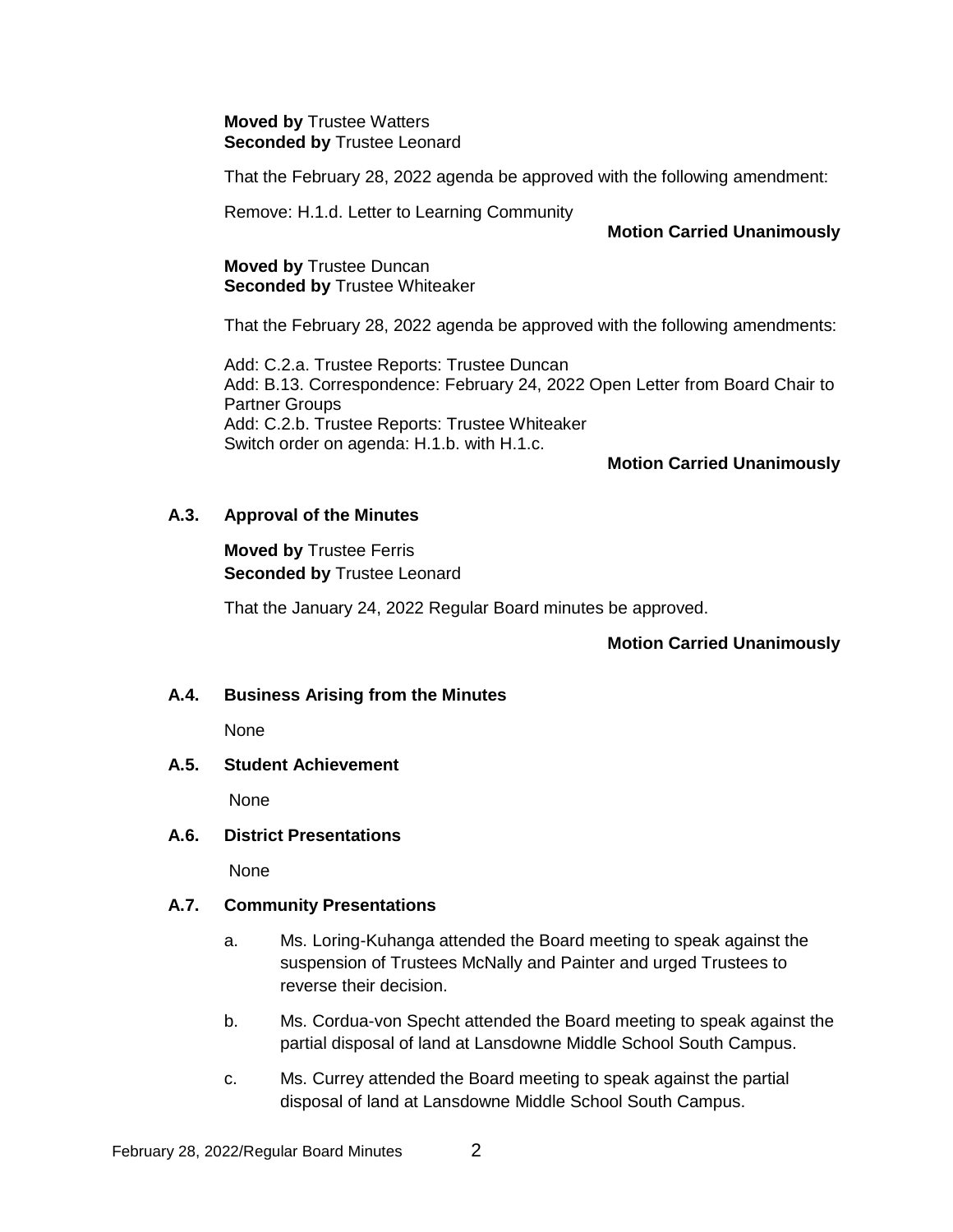- d. Ms. Timmons attended the Board meeting to speak against the partial disposal of land at Lansdowne Middle School South Campus.
- e. Mr. Heinrich attended the Board meeting to speak about Board culture and learning.

## **B. CORRESPONDENCE**

- **B.1. January 4, 2022, SD5 to Minister of Education, K-12 Recommendations**
- **B.2. January 18 – February 22, 2022, Public Correspondence re proposed land disposal at Lansdowne Middle School South Campus**

#### **B.3. January 28, 2022, Township of Esquimalt to SD61, Childcare in School Facilities**

Chair Painter suggested that Trustee Ferris be assigned to attend a meeting as the liaison to the Township of Esquimalt, along with a staff member.

**Moved by** Trustee Leonard **Seconded by** Trustee Watters

That the Board of Education of School District No. 61 (Greater Victoria) assign Trustee Ferris to attend a meeting at the Township of Esquimalt, along with a staff member, in order to hear their feedback with respect to childcare in District school facilities; AND FURTHER That Chair Painter respond to the January 28, 2022 letter advising that Trustee Ferris would be assigned to attend.

#### **Motion Carried Unanimously**

- **B.4. February 2, 2022, SD61 to Minister of Education, Friends of Bowker Creek, Camosun Community Association, Purchase and Sale Agreement**
- **B.5. February 8, 2022, Minister of Education and Minister of State to Education Partners, Child care transition to Ministry of Education**
- **B.6. February 9, 2022, Fernwood Community Association to SD61, Daycare**

Trustee Duncan requested an update. Secretary-Treasurer Morris advised that she did not have an update, however, could prepare an update for a future meeting.

### **B.7. February 9, 2022, BCSTA to Minister of Education, Response to FNLC Letter re FSA testing data**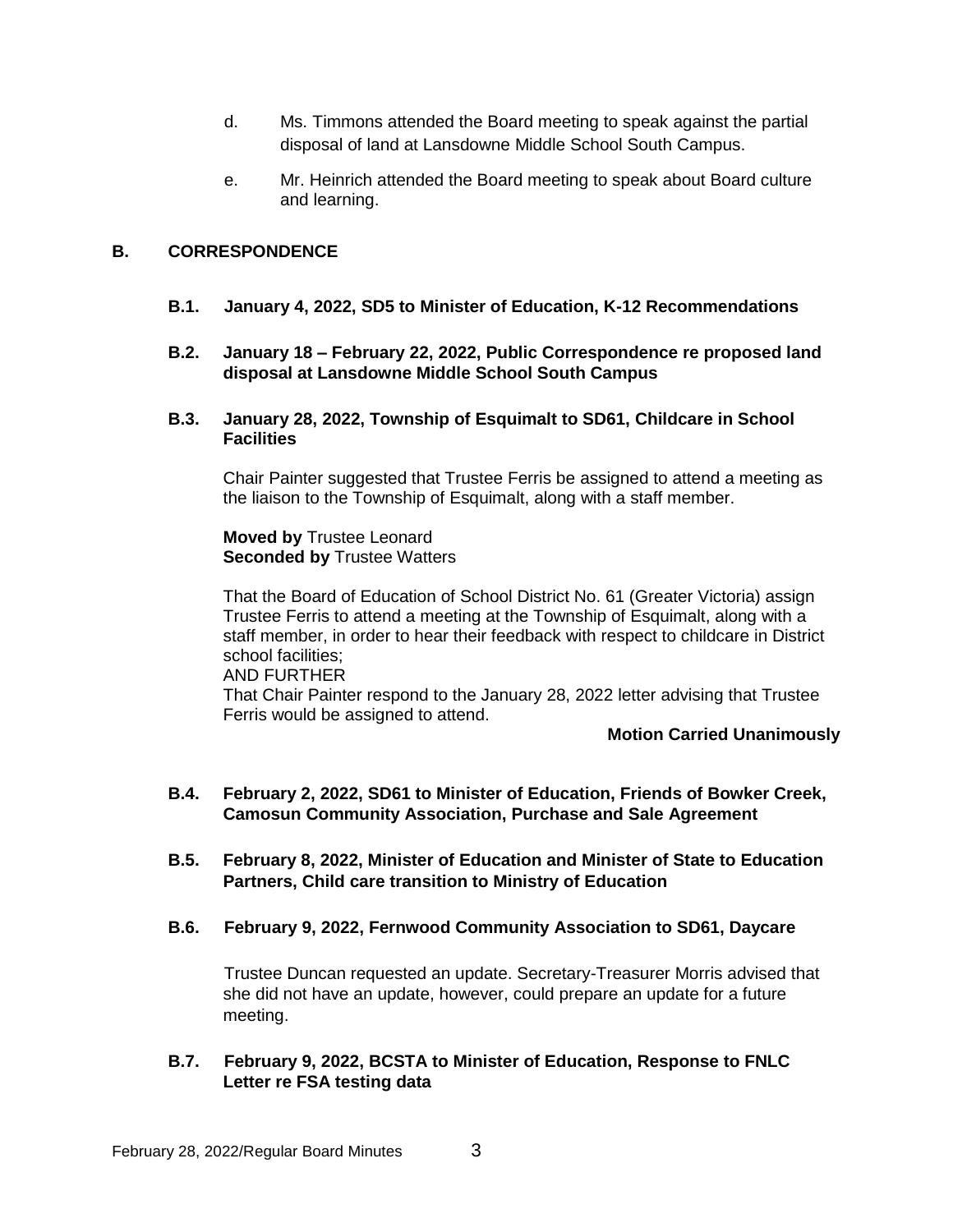### **B.8. February 10, 2022, BC Hydro to SD61, Response re Net Metering**

Trustee Duncan requested information with respect to the process of installing more solar panels and requested to know if the District has reached out to BC Hydro. Secretary-Treasurer responded.

### **B.9. February 14, 2022, Ms. Cordua-von Specht to SD61 Trustees, Land Disposal**

Trustee Whiteaker suggested that an FAQ be added to the District website with this information. Secretary-Treasurer Morris responded and agreed.

- **B.10. February 14, 2022, Ms. Tolgyesi to SD61 Chair, Support of CF Games**
- **B.11. February 15, 2022, Premier of BC to SD61 Chair, response re \$10 a day child care**
- **B.12. February 18, 2022, Victoria Hospice Society to Board Chair, Potential Land Purchase at Lansdowne Middle School South Campus**

#### **B.13. February 24, 2022, Open Letter from Board Chair to Partner Groups, Suspension of Trustees**

This letter was added to the agenda at the beginning of the meeting and will be posted to the District website as a supplemental document.

### **C. TRUSTEE REPORTS**

### **C.1. Chair's Report**

a. Chair's Report

None

b. Annual Workplan: March 2022

Chair Painted presented for information, the Board work plan for March 2022.

c. Election of British Columbia Public School Employers' Association (BCPSEA) Representative

Chair Painter advised that the position of Representative for the BC Public School Employers' Association was currently vacant and called for nominations for this position.

Chair Painter advised that nominations were received for Trustee Ferris. Trustee Ferris accepted the nomination and was acclaimed as the new BCPSEA Representative.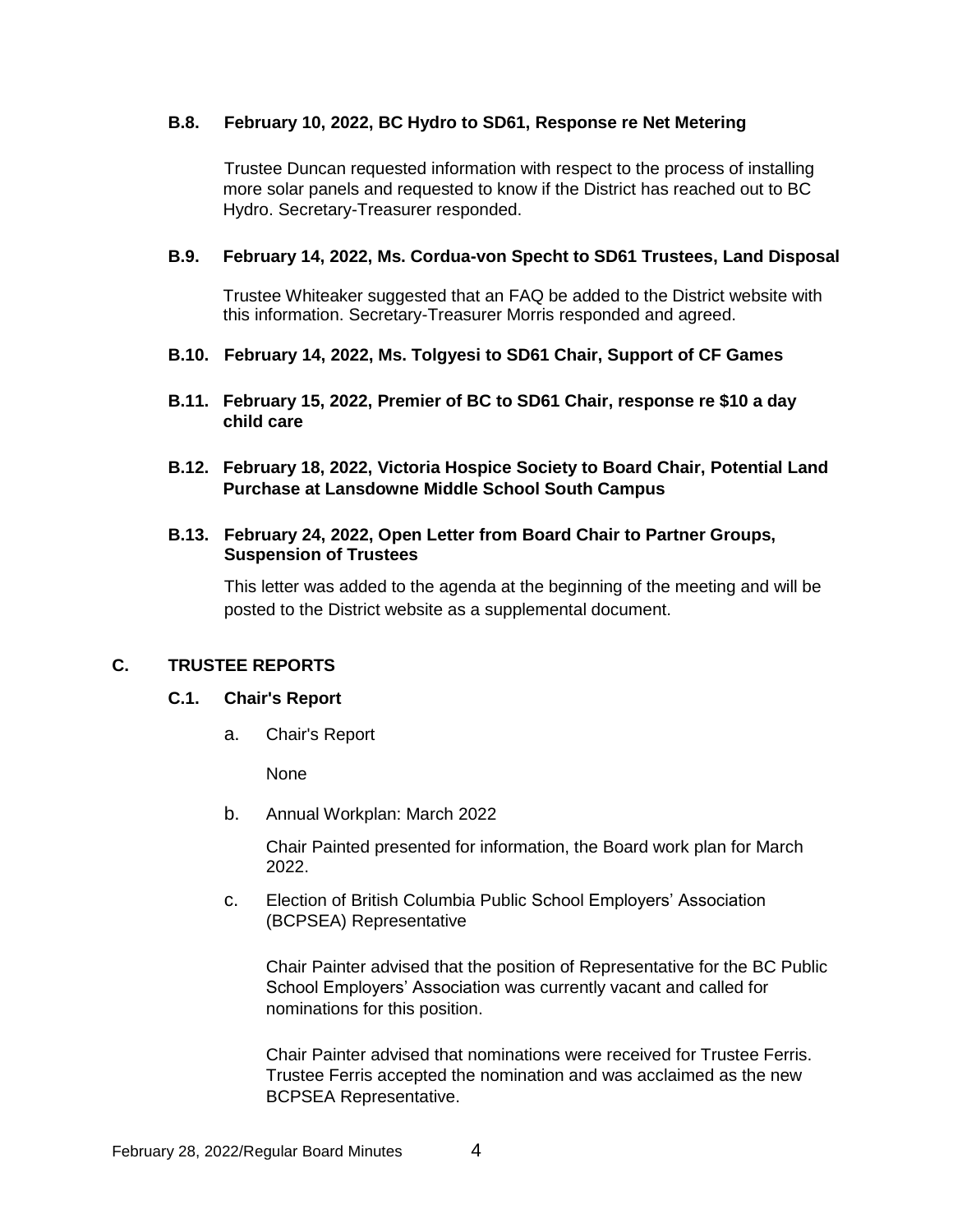d. Public Apology

Chair Painter read the following formal apology to Secretary-Treasurer Morris:

*On behalf of the Board, I would like to formally apologize for the bullying and harassment you have experienced as a result of the public statements made by some trustees which impugned your competence and integrity. These comments were unfair, were not reflective of the views of the Board, and should not have been made. The Board has full confidence in your ability and performance as Secretary-Treasurer.* 

*As an employer, our goal is to ensure that all Board employees are treated with dignity and respect. We regret that this has not been your experience, and acknowledge the impact this has had on you professionally and personally. We very much regret that this has occurred.*

## **C.2. Trustees' Reports**

- a. Trustee Duncan provided a verbal report relative the current Board culture, how to resolve conflicts and rebuild trust.
- b. Trustee Whiteaker asked questions in relation to the case cited in the Chair's letter dated February 24, 2022 and provided information on free parent resources at familysmart.ca.

## **D. BOARD COMMITTEE REPORTS**

### **D.1. Education Policy and Directions Committee**

a. The draft minutes from the February 7, 2022 meeting were presented for information.

### **D.2. Operations Policy and Planning Committee**

- a. The draft minutes from the February 14, 2022 meeting were presented for information.
- b. Recommended motion from the February 14, 2022 meeting:
	- a. Draft 2022-2023 School Calendar

Associate Superintendent Roberts presented the 'draft' 2022-2023 School Calendar, to be posted on the District website for thirty days for community feedback.

**Moved by** Trustee Ferris **Seconded by** Trustee Leonard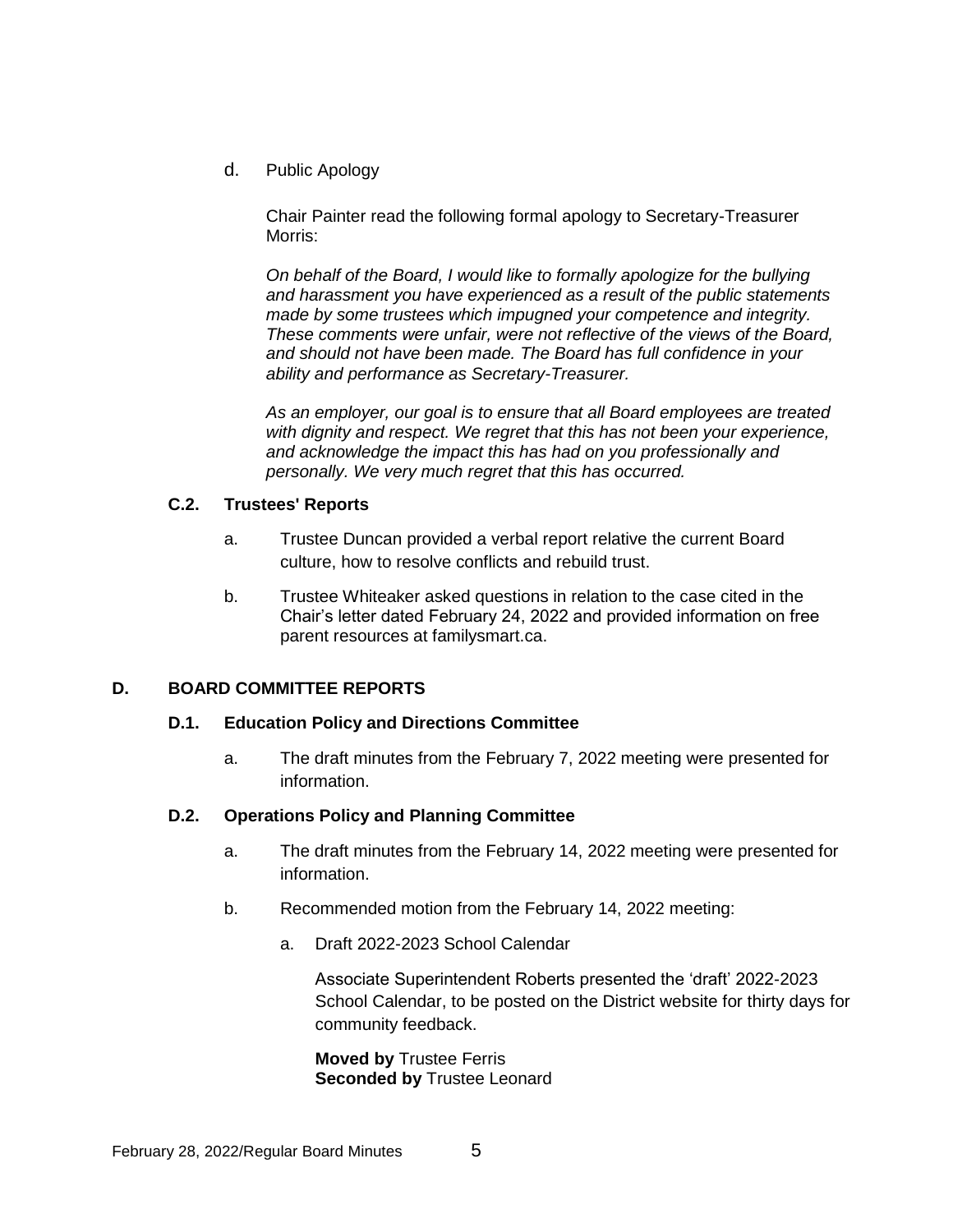That the Board of Education of School District No. 61 (Greater Victoria) approve the posting of the following 2022/2023 school calendar on the School District's website for a period of one month: 2022/2023 School Calendar\*

| <b>School Opening</b>                     | September 6, 2022          |
|-------------------------------------------|----------------------------|
| First non-instructional day               | September 23, 2022         |
| National Day for Truth and Reconciliation | September 30, 2022         |
| Thanksgiving                              | October 10, 2022           |
| Second non-instructional day<br>wide)     | October 21, 2022 (Province |
| Remembrance Day                           | November 11, 2022          |
| Third non-instructional day               | November 14, 2022          |
| Schools close for Winter vacation         | December 19, 2022          |
| Schools re-open after Winter vacation     | January 3, 2023            |
| Fourth non-instructional day              | February 17, 2023          |
| <b>Family Day</b>                         | February 20, 2023          |
| Schools close for Spring vacation         | March 20, 2023             |
| Schools re-open after Spring vacation     | April 3, 2023              |
| Good Friday                               | April 7, 2023              |
| Easter Monday                             | April 10, 2023             |
| Fifth non-instructional day               | May 19, 2023               |
| Victoria Day                              | May 22, 2023               |
| Administrative Day and School Closing     | June 30, 2023              |
|                                           |                            |

• Sixth non-instructional day to be chosen by each school.

#### **Motion Carried Unanimously**

#### **D.3 Audit Committee**

a. Audit Committee Report – February 14, 2022 Meeting

The Audit Committee Report was received for information.

**Moved by** Trustee Ferris **Seconded by Trustee Watters** 

That the Board of Education of School District No. 61 (Greater Victoria) accept the December 2021 Quarterly Financial Report as presented to the Audit Committee.

#### **Motion Carried Unanimously**

### **E. DISTRICT LEADERSHIP TEAM REPORTS**

### **E.1. Interim Superintendent's Report**

a. Interim Superintendent Whitten provided the report and highlighted the GVTA Tapestry Conference and expressed gratitude to the organizing committee of GVTA conference, the Budget Advisory Committee, Lynn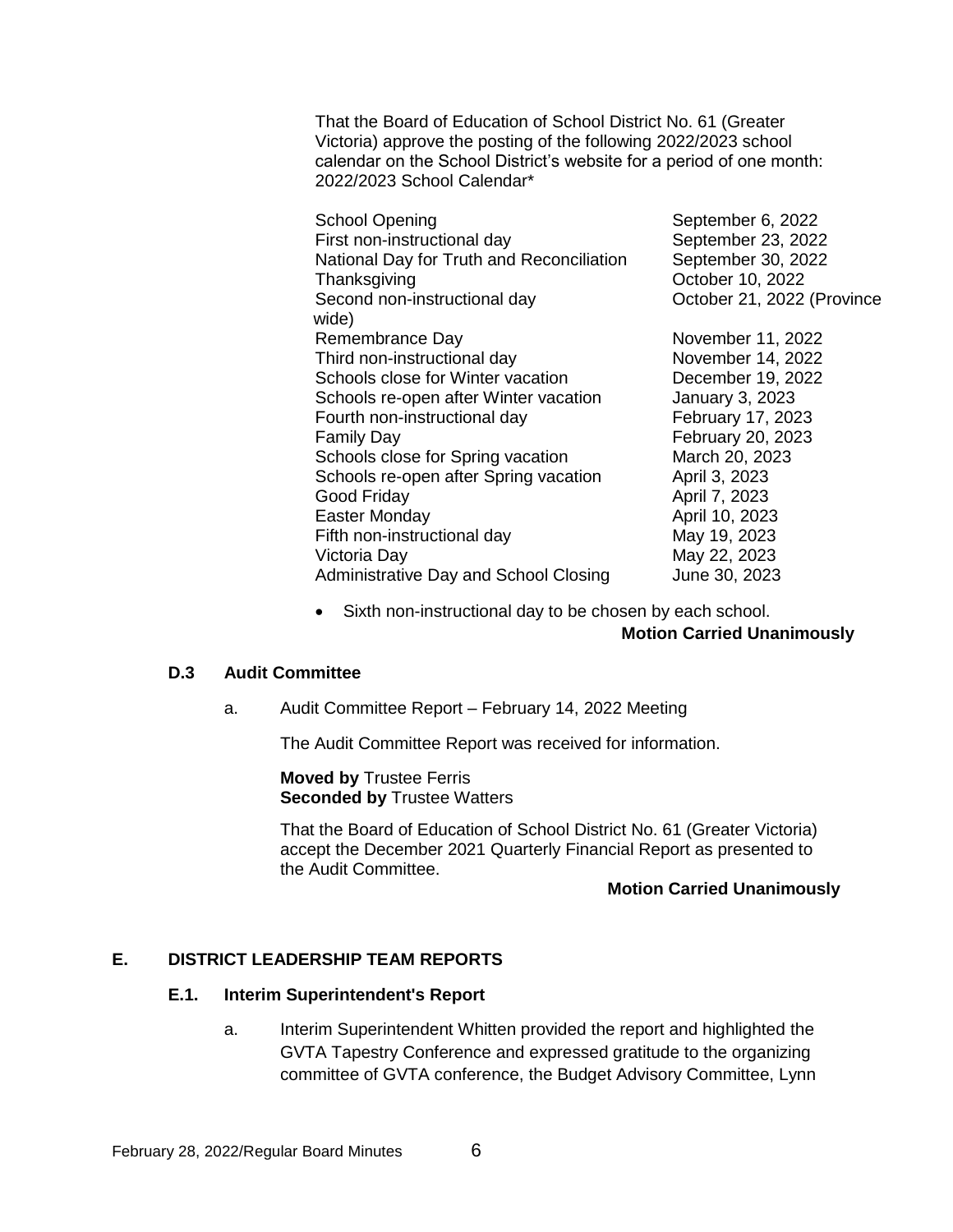Yearwood for the District T4's, and Julie Lutner for her work on the Amended Annual Budget.

**Moved by** Trustee Leonard **Seconded by** Trustee Duncan

That the Board of Education of School District No. 61 (Greater Victoria) receive the Interim Superintendent's report as presented.

### **Motion Carried Unanimously**

b. Trustee Questions

Secretary-Treasurer Morris responded to questions from Trustees Whiteaker and Duncan relative to motions carried in June 2019 to reallocate local capital, clarifying any local capital allocations are made by Board motion.

### **E.2. Secretary-Treasurer's Report**

a. Secretary-Treasurer Morris provided the report.

**Moved by** Trustee Ferris **Seconded by** Trustee Duncan

That the Board of Education of School District No. 61 (Greater Victoria) receive the Secretary-Treasurer's report as presented.

### **Motion Carried Unanimously**

b. 2021-2022 Amended Annual Budget Bylaw: 3<sup>rd</sup> Reading

Secretary-Treasurer Morris reminded Trustees that the Amended Annual Budget must be submitted to the Ministry of Education each year by February 28<sup>th</sup> and that the first two readings of the Bylaw occurred at a Special Board meeting on February 22, 2022.

**Moved by** Trustee Leonard **Seconded by** Trustee Ferris

That the Board of Education of School District No. 61 (Greater Victoria) 2021-2022 Amended Annual Budget Bylaw in the amount of \$272,964,571 be:

Read a third time, passed and adopted the 28<sup>th</sup> day of February, 2022.

And that the Secretary-Treasurer and Board Chair be authorized to sign, seal and execute the bylaw on behalf of the Board.

**Motion Carried Unanimously**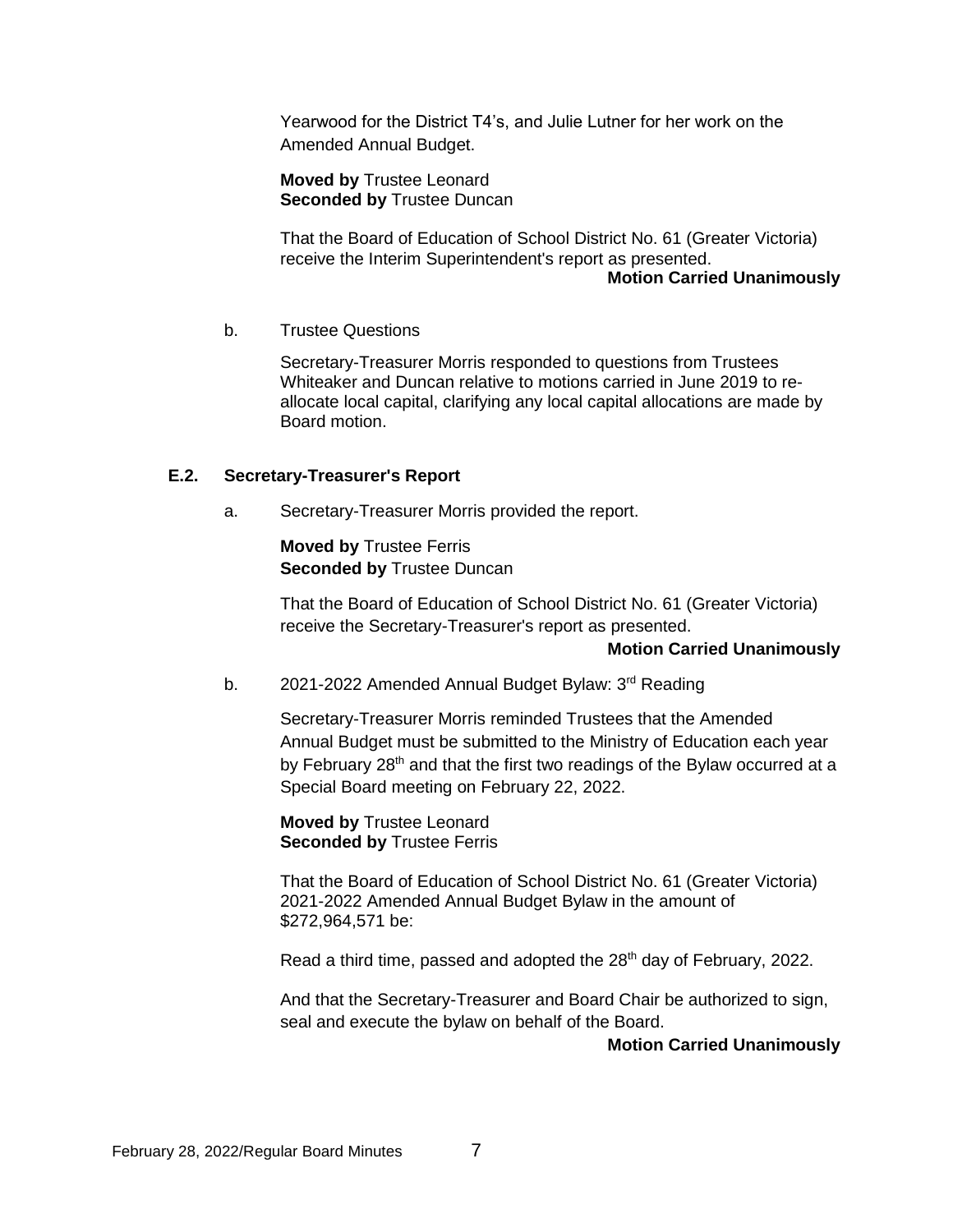## **F. QUESTION PERIOD**

Chair Painter read the follow two questions into the record.

- **Q:** Please provide all documents and records pertaining to the analysis of Lansdowne South Campus lands that substantiate the decision to declare 1.9 acres as surplus to educational needs. Please provide all documents and records pertaining to the appraisal of Lansdowne Campus lands, specifically the 1.9 acres identified in the proposed disposal.
- **A:** Documents cannot be provided in a Q&A, however, the Board declared the land surplus as stated in its February 21, 2022 response to the Minister of Education, Friends of Bowker Creek and Camosun Community Association as follows:
	- Future enrolment needs are met with the opening of Lansdowne Middle School South Campus (formerly Richmond Elementary School) housing the middle school's grade 6 students. **Even if enrolment increased in the catchment, the school at its current enrolment of 721 students is felt to be at capacity relative to a middle school philosophy**. A middle school larger than 750 students is undesirable for learning and any residual enrolment would be attended to at another site.
	- Lansdowne Middle School, North Campus, remains the District's largest piece of land and therefore could be utilized if absolutely necessary.
	- South Campus and the property are separated by a creek and not easily nor safely accessible by students. The creek portion is currently surrounded by a fence and access to and from the South Campus and the property is through a roughly 2.5m wide walkway.
	- Not used by school district for curriculum delivery nor extra-curricular activities.
	- The Lansdowne Middle School Principal confirms the lands are not required for educational programming.
- **Q:** Can the Board Chair confirm or deny that the Board's legal authority includes the inherent power to effectively reduce the number of active Trustees on a Board of Education without a ministerial order under the *School Act*?
- **A:** The Board can initiate a process to vary the number of elected Trustees but application to the Minister of Education must be made the December before an election year and the Minister makes the decision.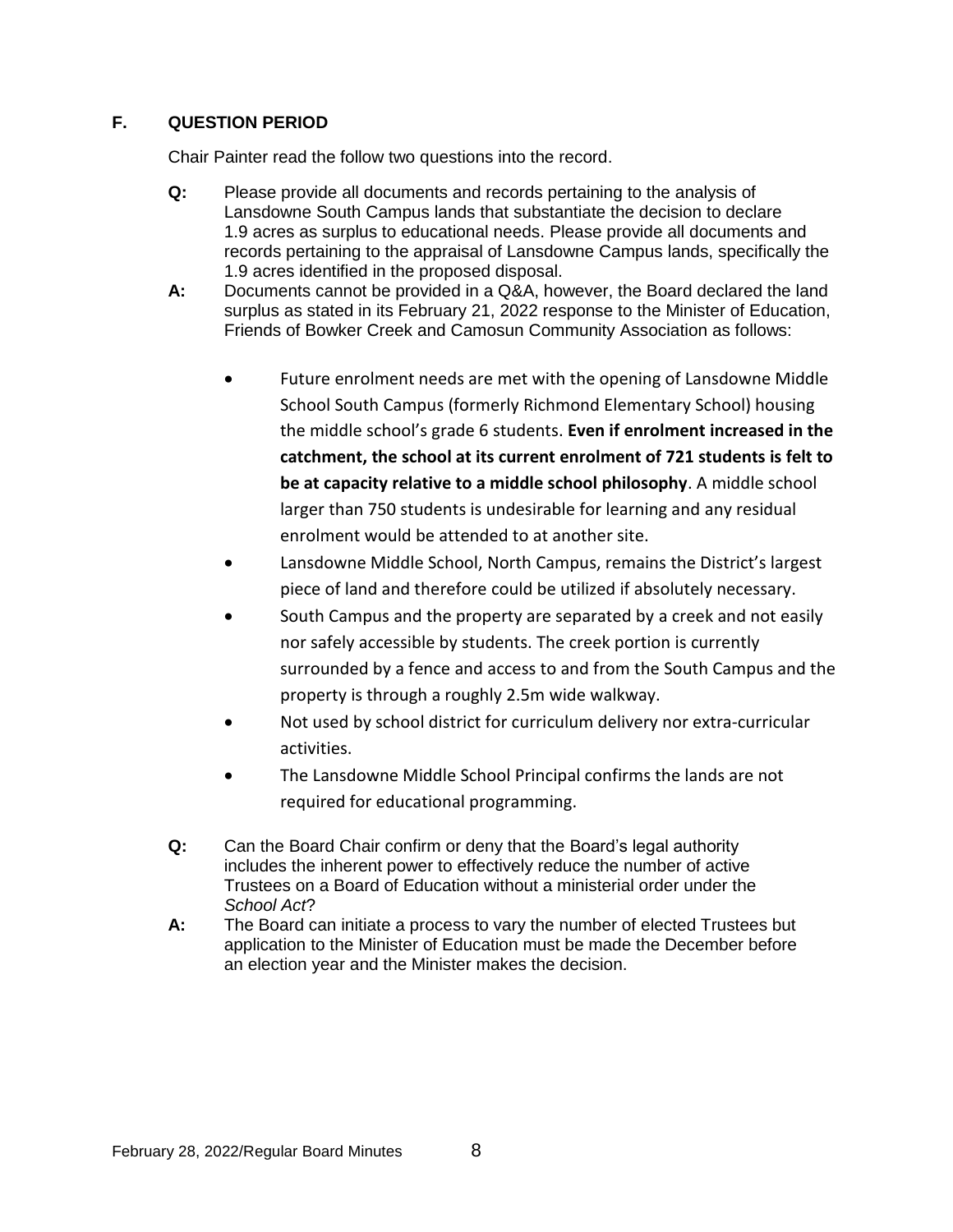- **Q:** Did the Board and District conduct an appraisal of the property at Lansdowne South immediately prior to entering into a purchase and sale agreement with Victoria Hospice Society? If so, can you provide the date of this appraisal as well as the appraised value of this property? If not, will an appraisal of the property be arranged prior to selling it?
- **A:** The Board's appraisal of the 1.9 acres was conducted in July 2020. The proceeds of disposition of \$2.5m is greater than appraisal value. A further appraisal will not be conducted.

## **G. PUBLIC DISCLOSURE OF IN-CAMERA ITEMS**

- **G.1.** Record of In-Camera Board of Education Meeting January 24, 2022
- **G.2.** Record of Special In-Camera Board of Education Meeting January 25, 2022
- **G.3.** Record of Special In-Camera Board of Education Meeting January 31, 2022
- **G.4.** Record of Special In-Camera Board of Education Meeting February 8, 2022
- **G.5.** Record of Special In-Camera Board of Education Meeting February 14, 2022

#### **H. NEW BUSINESS/NOTICE OF MOTIONS**

#### **H.1. New Business**

a. Trustee Whiteaker – Re-Affirm Motion re Working Committee for Draft Compost and Waste Policy

Trustee Whiteaker presented the motion and provided rationale.

**Moved by** Trustee Whiteaker **Seconded by Trustee Duncan** 

That the Board of Education of School District No. 61 (Greater Victoria) re-affirm its motion of June 2021 *"That the Board of Education of School District No. 61 (Greater Victoria) direct the Superintendent to oversee the creation of a Working Committee and consultation process, as outlined in Bylaw 9210, to prepare a draft Compost and Waste policy proposal which is in alignment with our environmental values and goals."*

Discussion ensued amongst the Trustees with a suggestion being made to rescind the original motion

#### **Moved by** Trustee Leonard **Seconded by** Trustee Ferris

That the original motion from June 2021 "*That the Board of Education of School District No. 61 (Greater Victoria) direct the Superintendent to oversee the creation of a Working Committee and consultation process,*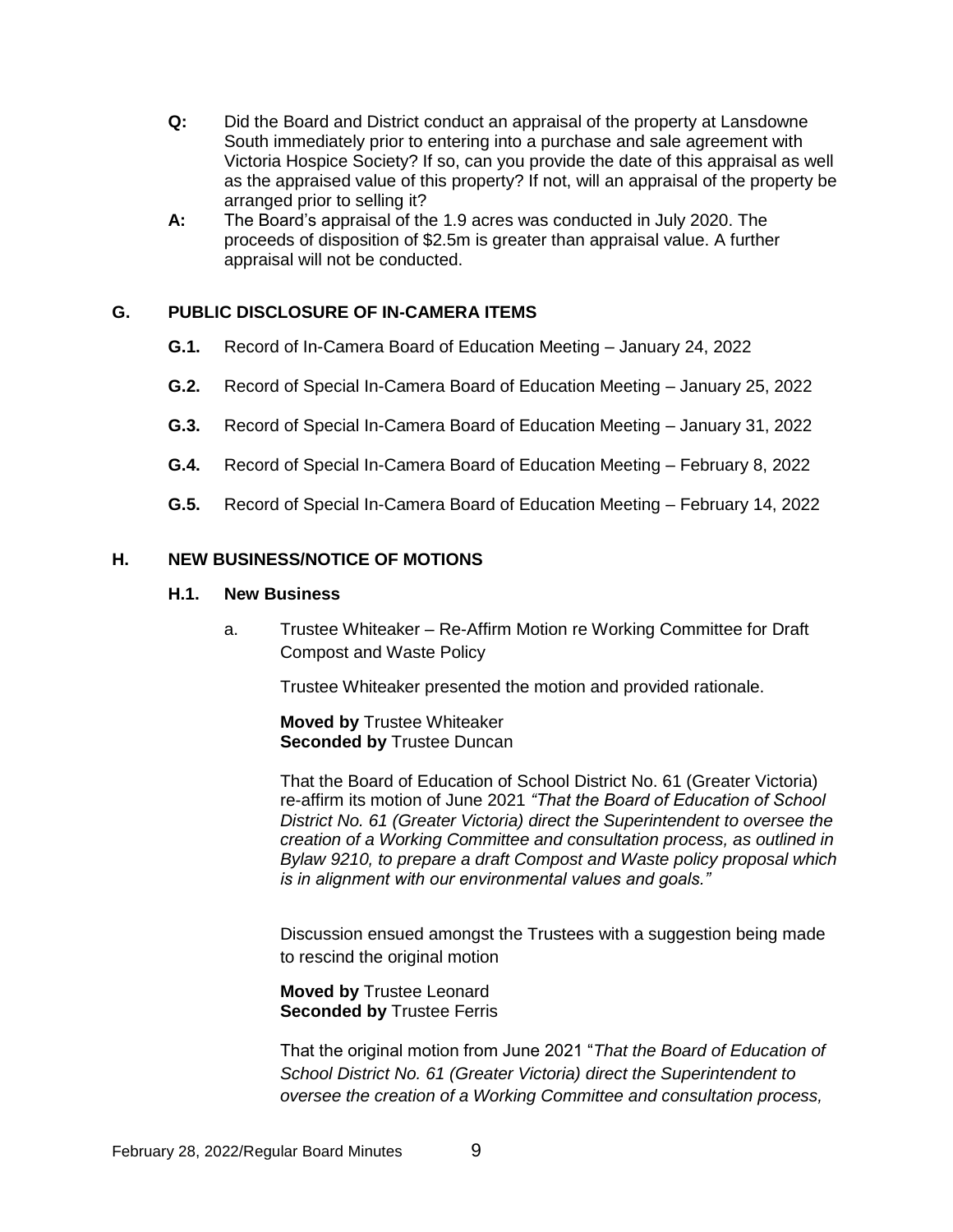*as outlined in Bylaw 9210, to prepare a draft Compost and Waste policy proposal which is in alignment with our environmental values and goals"* be rescinded.

Further discussion ensued amongst the Trustees with a suggestion being made to refer the motion.

**Moved by** Trustee Whiteaker **Seconded by** Trustee Duncan

That the motion "*That the Board of Education of School District No. 61 (Greater Victoria) re-affirm its motion of June 2021 "That the Board of Education of School District No. 61 (Greater Victoria) direct the Superintendent to oversee the creation of a Working Committee and consultation process, as outlined in Bylaw 9210, to prepare a draft Compost and Waste policy proposal which is in alignment with our environmental values and goals"* be referred to the March 7, 2022 combined Education Policy and Directions and Operations Policy and Planning Committee meeting.

**Motion Carried**

For: Trustees Duncan, Ferris, Hentze, Painter, Watters, Whiteaker Against: Trustee Leonard

b. Trustee Whiteaker – Petition the Minister of Education

Trustee Whiteaker presented the motion and provided rationale.

**Moved by** Trustee Whiteaker **Seconded by** Trustee Duncan

That the Board of Education of School District No. 61 (Greater Victoria) petition the Minister of Education for an order under *Section 30* of the *School Act,* to reduce the number of Trustees for School District No. 61 from 9 to 7, to take effect in the upcoming election October 2022.

Discussion ensued amongst the Trustees with a suggestion being made to refer the motion.

**Moved by** Trustee Duncan **Seconded by** Trustee Ferris

That the motion "*That the Board of Education of School District No. 61 (Greater Victoria) petition the Minister of Education for an order under Section 30 of the School Act, to reduce the number of Trustees for School District No. 61 from 9 to 7, to take effect in the upcoming election October 2022*" be referred to the March 7, 2022 combined Education Policy and Directions and Operations Policy and Planning Committee meeting agenda.

**Motion Carried**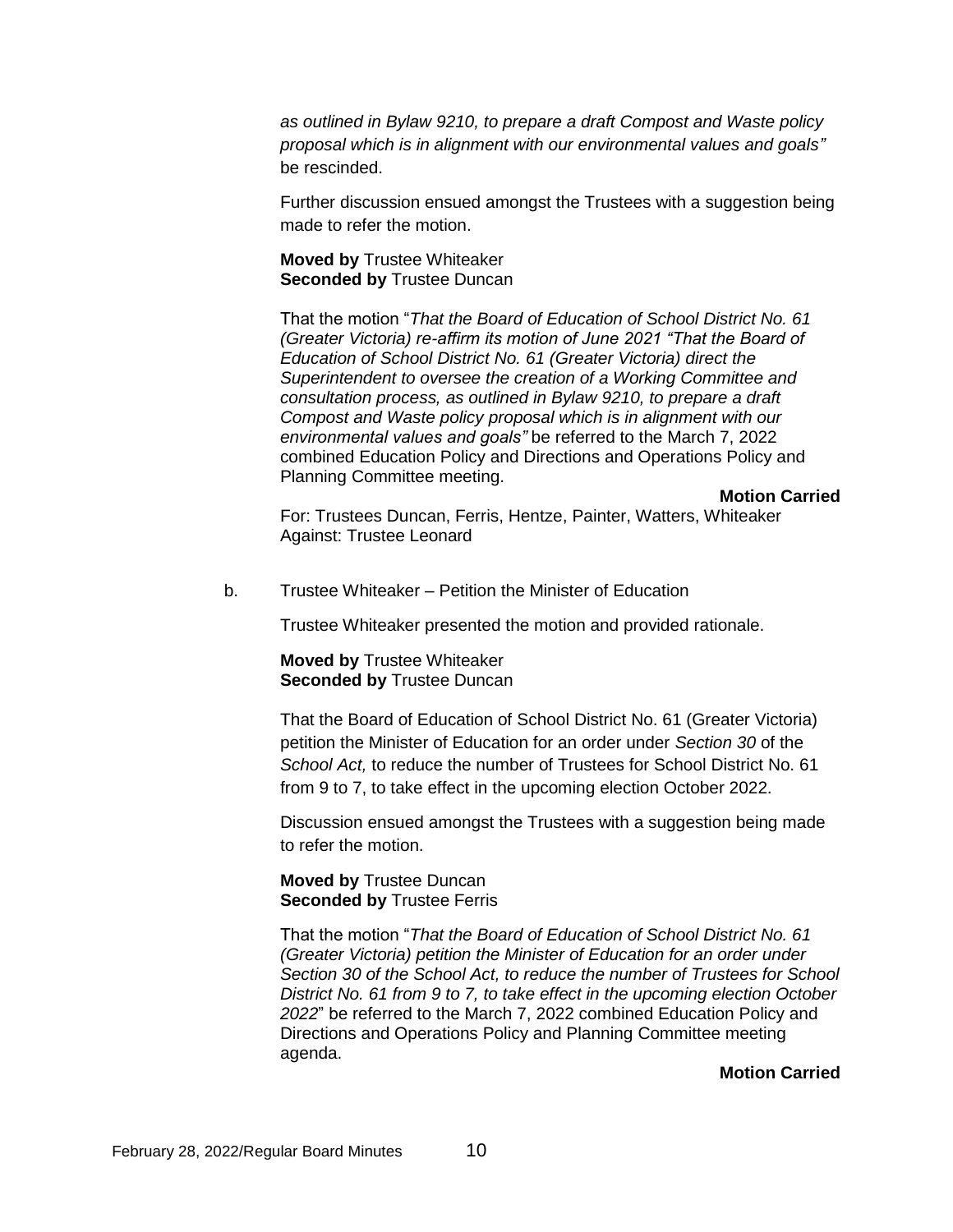For: Trustees Duncan, Ferris, Hentze, Painter, Watters, Whiteaker Against: Trustee Leonard

c. Trustee Whiteaker – BCSTA Membership

Trustee Whiteaker presented the motion and provided rationale.

**Moved by** Trustee Whiteaker **Seconded by** Trustee Duncan

That the Board of Education of School District No. 61 (Greater Victoria) does not renew its membership in the BC School Trustee Association for the upcoming year.

Discussion ensued amongst the Trustees with a suggestion being made to refer the motion.

**Moved by** Trustee Duncan **Seconded by** Trustee Whiteaker

That the motion "*That the Board of Education of School District No. 61 (Greater Victoria) does not renew its membership in the BC School Trustee Association for the upcoming year"* be referred to the March 7, 2022 combined Education Policy and Directions and Operations Policy and Planning Committee meeting agenda.

#### **Motion Defeated**

For: Trustees Duncan, Whiteaker Against: Trustees Ferris, Hentze, Leonard, Painter, Watters

Chair Painter called for the vote on the main motion as presented.

That the Board of Education of School District No. 61 (Greater Victoria) does not renew its membership in the BC School Trustee Association for the upcoming year.

#### **Motion Defeated**

For: Trustee Whiteaker Against: Trustees Ferris, Hentze, Leonard, Painter, Watters Abstain: Trustee Duncan

#### **H.2. Notice of Motions**

None

#### **I. ADJOURNMENT**

The meeting adjourned at 9:44 p.m.

**Moved by** Trustee Ferris **Seconded by** Trustee Duncan